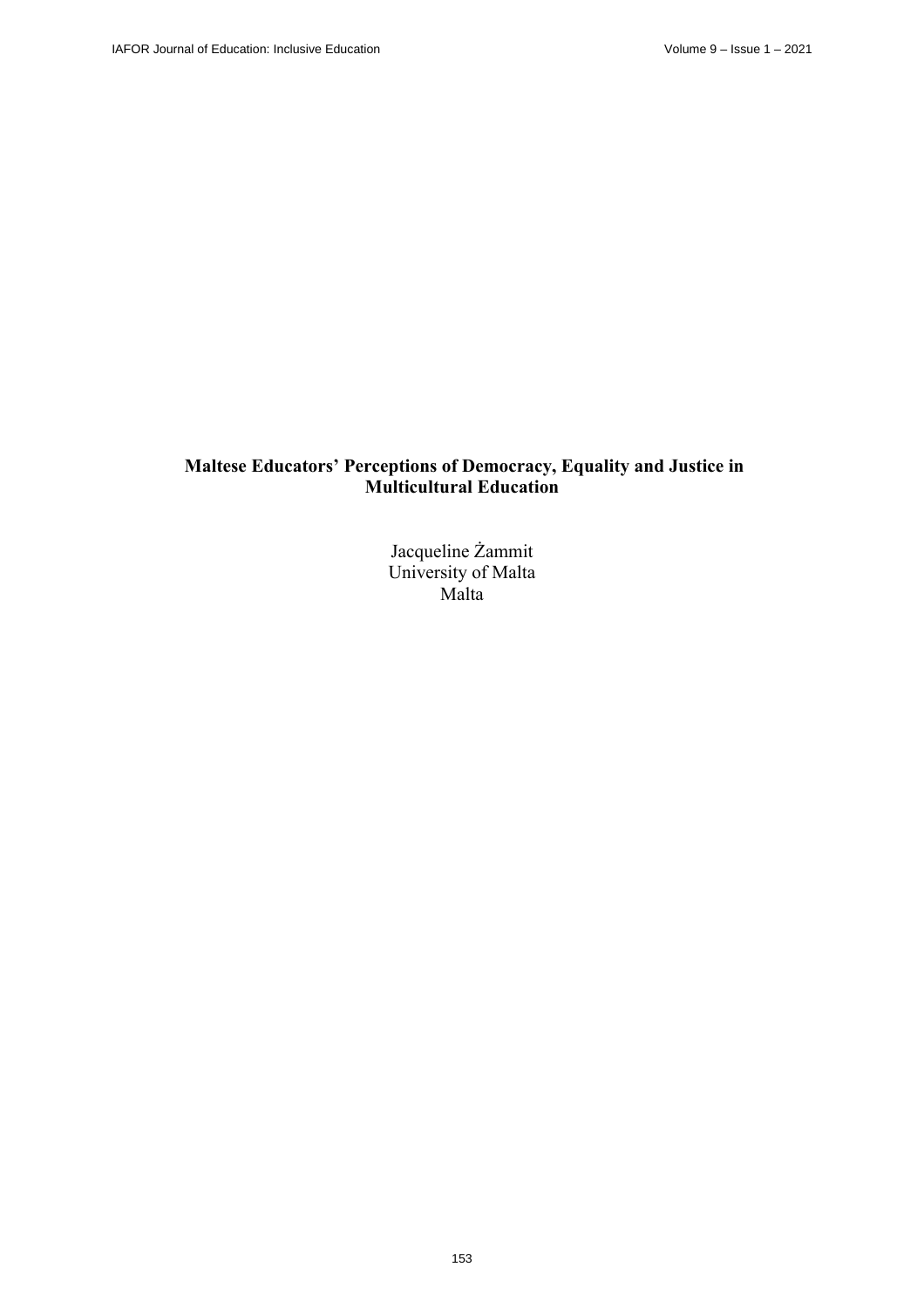### **Abstract**

The perceptions and attitudes of educators towards multicultural education are strongly correlated to the manner in which multicultural education is applied. Previous research indicates that culture undeniably has an effect on education, nonetheless, education administrators may not have enough knowledge about multicultural education practices. The aim of the study was to identify the perceptions and interpretations of multicultural teaching from seventeen respondents employed as educators. These educators were all Maltese, teaching Maltese as a second language to adult learners who originated from diverse cultural backgrounds and were living in Malta. The researcher used a qualitative case study design of online interviews to identify the practices that educators perceive to be the best in promoting effective multicultural education. Based on content analysis, the key concepts and activities defined as effective in maintaining multicultural education performance include equality, democracy and justice. Multi-ethnic teaching offers the opportunity to equitably consider and accept divergent viewpoints, which in turn allows proper cohesion not only among students but also educators. Indeed, multi-ethnic education is essential; individuals with varying backgrounds and experiences deserve equality, and community groups need proper representation. This research thus concludes that the majority of teachers agree that practices such as ensuring equality, democracy and justice for all learners regardless of their ethnic, gender, or religious context are of high significance in encouraging inclusion, multicultural education, and student success.

*Keywords*: democracy, equality, good practice, justice, multicultural teaching, teachers' perspectives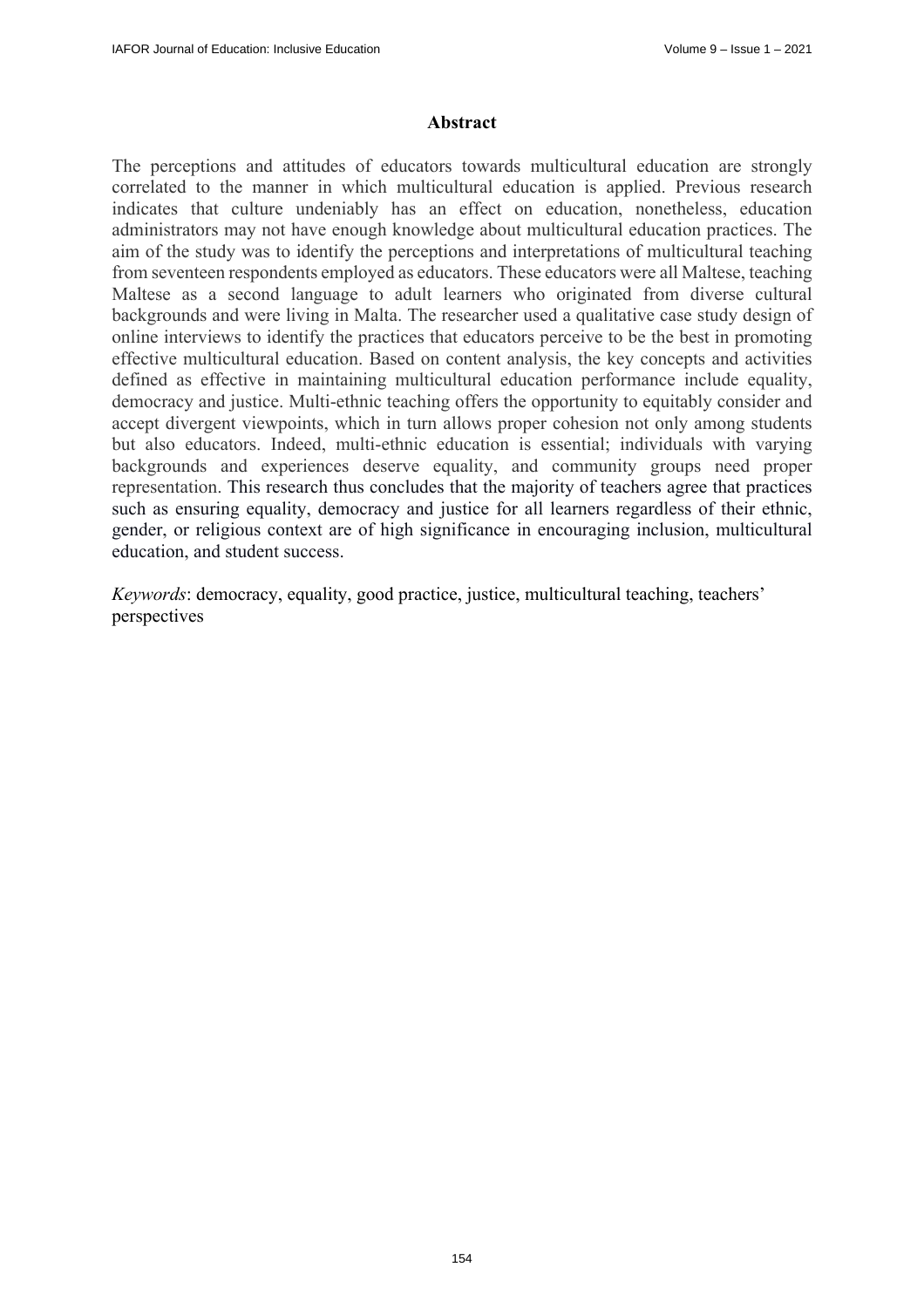### **Introduction**

With the disappearance of boundaries due to globalization and migration, the concept of homogeneity amongst nations has been extremely fragmented, resulting in most of the countries becoming multicultural. For generations, Malta has used its strategic location in the centre of the Mediterranean between the European continent and Africa to support the Maltese people as a remote small island on the outskirts of Europe, with basically minimal natural resources. Owing to abundant collaborations with Europe at all levels, Maltese students, teachers, and administrators, among others, have been introduced to new concepts, current thoughts, and novel methodologies (Tabone & Nardelli, 2014).

In the last decade, Malta has seen a rise in the number of immigrants arriving by sea, with 2019 being quite a milestone year in relation to the number of people who disembarked in Malta upon being rescued in the Central Mediterranean. Most of the refugees, fleeing from North African countries such as Libya, Tunisia, and Egypt, sailed over on smugglers' boats. Crammed into overcrowded, dangerous boats, thousands drowned, causing the Mediterranean Sea to become a mass graveyard. As a result, Mediterranean countries such as Malta, Italy, and Spain were required to enhance their rescue operations. Sudan, Bangladesh, Eritrea, Libya, Nigeria and Somalia are among the main nationalities of individuals disembarked in Malta (United Nations High Commissioner for Refugees [UNHCR], 2020). Over 25,000 refugees have arrived on the shores of Malta since the beginning of the twenty-first century (Schumacher, 2020). This figure equates to 5% of the population of Malta, which is currently close to 500,000. Given the small size of the country, this influx can be understood geographically as 250 refugees per square mile (Schumacher, 2020). To put this in perspective, this nominal figure would be equal to 18 million refugees landing in the US. The foreign population in Malta was 98,918 in 2019, which is more than eight times its foreign population in 2005 of 12,112, or 3% of the total population (UNHCR, 2020).

Both the significant migration of people from all over Europe and beyond and the global economic recession have been viewed as significant threats to the well-being of the Maltese population (Baldacchino, 2009). As Mitchell (2002) argues, developing their own national identity required the Maltese to rise from the darkness of centuries of colonial rule, and many worry that they could once again lose their hard-earned identity. While humane understanding and respect for one another is one of the greatest ethical principles, literature suggests that, "the persistent barriers of racism, fear, ignorance and imaginative stereotypes remain constant obstacles to fruitful human relations" (Cuccioletta, 2001, p. 1). These barriers, which could arise in Malta, often lead to cultural inequity, xenophobia, and economic instabilities within and across social classes (Lee, 2007).

Owing to this influx of immigrants to Malta, the racial and cultural make-up of schools, workplaces and communities has risen. Social shifts in the school system have also been reported, calling for changes in educational methods and approaches (J. Banks & C. Banks, 2019). Only in recent years have many expatriates felt the need to learn Maltese as a second language (ML2). Although foreign adults have demonstrated an interest in ML2 classes and thus increased their demand, there is a notable lack of linguistic and multicultural research and no previous large-scale examinations on ML2 teaching and learning (Żammit, 2019). Moreover, before the influx of expatriates in Malta, Maltese teachers were trained to teach Maltese as a first language to Maltese mono-cultural native speakers. It was only in 2014 that many teachers began extending it to students from diverse cultural backgrounds. A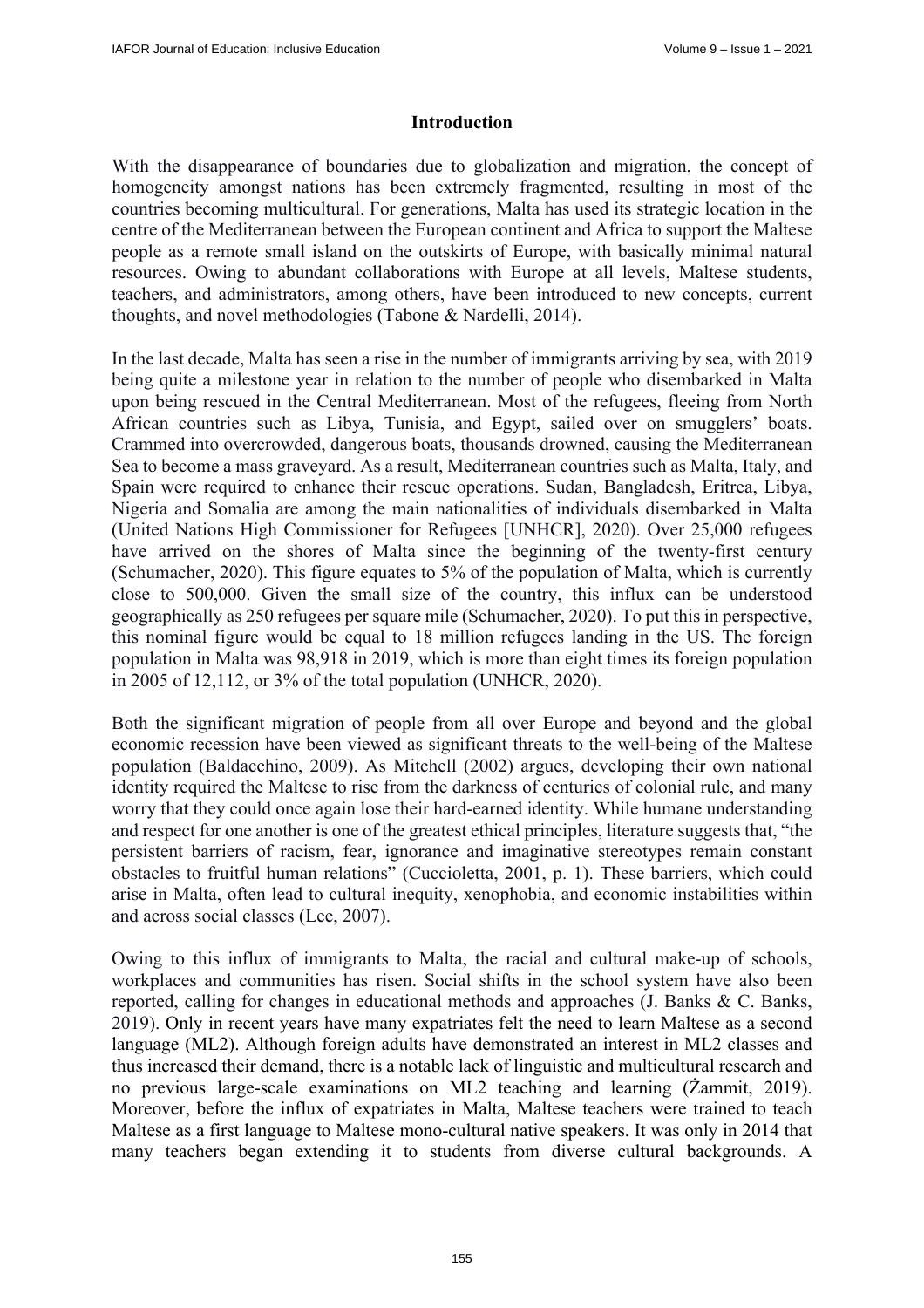postgraduate training programme in Teaching Maltese as a Foreign Language started recently in 2018.

Multi-ethnic teaching aims to prepare learners for a constantly diversifying society and to elevate their ability to communicate with other people by engaging them fully in the learning process and supporting their encounters in a safe classroom environment. Successful teaching in multicultural class settings calls for culturally sensitive approaches and the creation of an equal chance for academic accomplishment and victory and individual development for each learner (Kahraman, 2017). According to Polat and Kiliç (2013), multicultural teaching incorporates tasks purposed to move away from a culturally dependent mentality, generate sensitivity for different approaches to life, create respect for other people, and the potential of forming neutral opinions by assessing evidence and arguments, self-criticism and intellectual curiosity. According to Kahraman (2017), teachers have a primary role in implementing multicultural teaching that involves opinions like peace, respect, equality and equal chances of success. The teachers' attitudes and perceptions concerning multi-ethnic teaching are openly linked to how they enact multi-ethnic teaching; that is, how they incorporate the variations in the class into the teaching procedures on mutual principles (Kahraman, 2017). Depending on this information, it is right to deduce that educators' awareness and desirable outlooks on multiethnic teaching will permit them to attain a higher success level for each learner.

### **Problem and Purpose Statement**

The overall problem and purpose of this research is to ensure multicultural education and teaching effectiveness. Teachers need to assess and constantly change their approaches (Acar-Ciftci, 2019). Sharma (2005) stated that the most efficient educators are the ones that can learn the learners' cultures and beliefs. Teachers have the task of assessing their attitudes, views and partiality that can influence the learners' educational encounter. In the ML2 setting, the purpose of this research is to assess the views and attitudes of the educators' multicultural teaching. Research demonstrates the great impact of culture on education; however, several Maltese teachers do not have enough awareness of multicultural teaching since this immigration issue is current (Triandafyllidou, 2016). The information collected from this research is expected to contribute to the existing studies on the implementation of multi-ethnic teaching methods through the study of ML2 teaching and learning programme.

### **Literature Review**

By reviewing the literature, the current research reflects on the philosophy and experience of defining multicultural education practices among educators. The literature review section assesses the advantages and disadvantages of the approach and the practices of multicultural teaching programmes.

### **Multiculturalism**

A diverse community should be represented in each institutionalised learning system, including students, curricula, values, norms, and staff (Aydin & Tonbuloglu, 2014). This concept was the foundation of multicultural teaching, with the objective that each learner should have similar opportunities for learning regardless of language, gender, race, or social class. By providing comprehensive models focused on the goal of fair opportunity for education and social progress, researchers developed teaching hypotheses based on a bed of critical thought, social justice and equal opportunities (Tarman & Tarman, 2011). Currently, inclusive teachers affirm the objectives of inclusive education to improve curricula, encourage multicultural awareness, create multicultural cultures in learning institutions, cultivate self-concepts,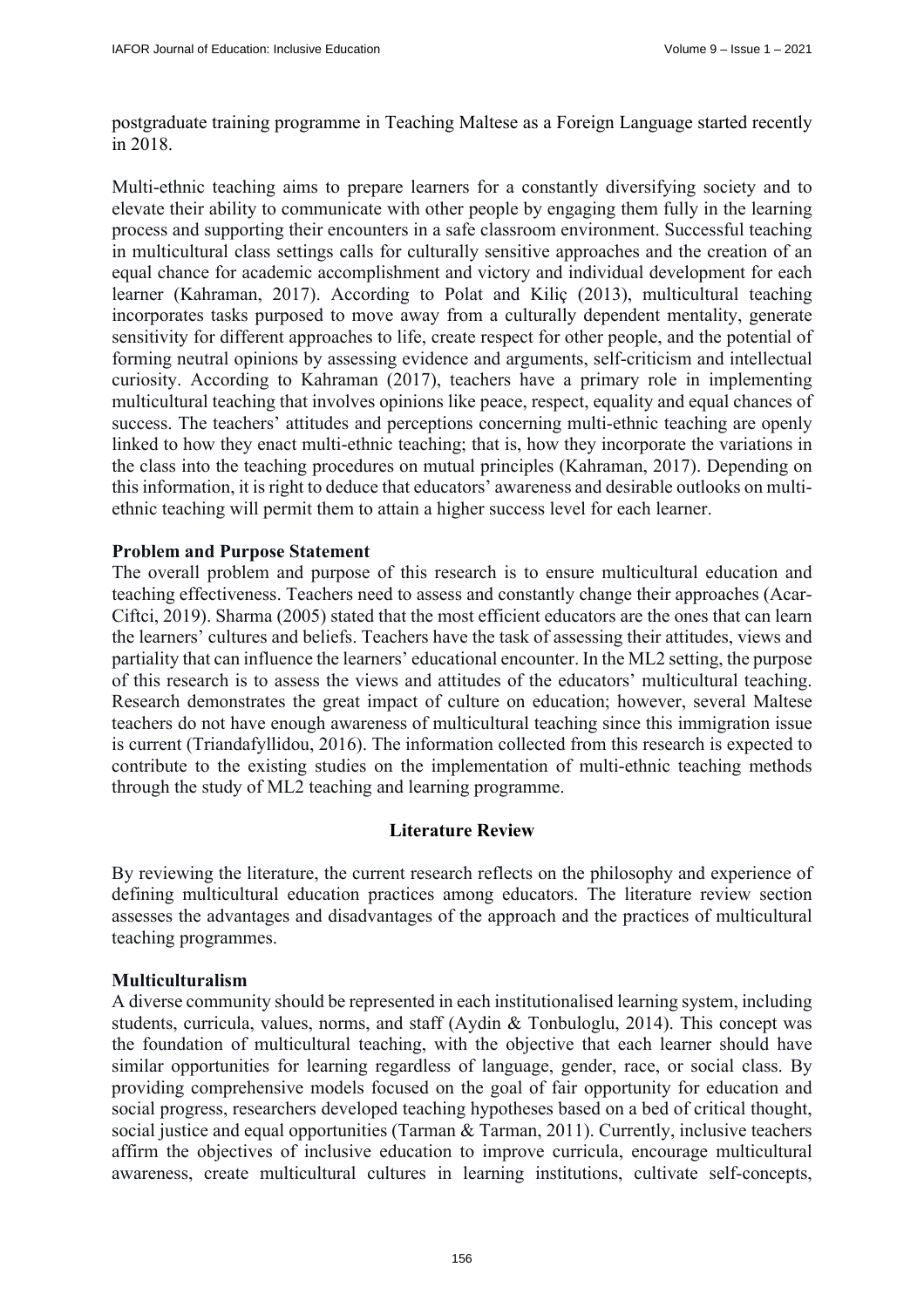enhance understanding and establish relationships (Ruggs & Hebl, 2012). These objectives can be accomplished as cultural diversity is perceived to be a resource in the teaching industry and can also enable educators to recognise and embrace differences while building a unified and secure learning organization.

The multiculturalism notion involves cultural aspects like awareness of religious dimension, education, social class, disability, age, gender, sexual orientation, language, ethnic background and race. According to Aydin and Tonbuloglu (2014), while there are several types of multiculturalism, there is usually a possibility of integrated thinking as it identifies the availability of ethnic groups in a state and that such situations imply a community that encourages different ethnic groups to develop on their own. Recognising and accepting diversity, instead of just denying it, and not dragging all populations to one level is a better approach compared to the former. There are several examples of multicultural teaching from various academics working in this field (Aydin & Tonbuloglu, 2014; J. Banks & C. Banks, 2019; Basbay & Kagnici, 2011).

Banks and Banks (2019) defined inclusive teaching as teaching purposed to acknowledging and introducing tolerance and respect for variations in cultural aspects, language, religion, colour, ethnicity, social class, disability, sexual orientation and age. Depending on the description, it is justified to describe inclusive teaching as a procedure for developing equivalent teaching chances which enable ethnic diversities to set democratic aspects through opposing other forms of assimilation and racism and valuing all variations (Basbay & Kagnici, 2011). Ultimately, multicultural teaching means being sensitive to multiculturalism in teaching and considering diversities by allowing multiculturalism in teaching approaches and not specialising in formal teaching for every cultural population (Basbay & Kagnici, 2011). Malta is a nation with a cogent educational structure that is beginning to incorporate more inclusive approaches.

The research was conducted in Malta. The age group for compulsory education in Malta is between 5 and 16 years old. This is described in Chapter 327 of the Laws of Malta (The Education Act, 1988) and subsequent reforms. Mandatory education includes six years of primary education followed by five years of secondary education. At the completion of compulsory schooling, students can continue their education in post-secondary and tertiary schools. This study focuses on ML2 in tertiary or post-secondary education. Research on ML2 within the post-secondary/tertiary education sector in Malta is sorely lacking, with minimal evidence of notable data within the field (Camilleri Grima, 2015; Camilleri Grima & Żammit, 2020; Żammit, 2019a; Żammit, 2019b). This study is therefore imperative in providing and discussing educators' perspectives and attitudes towards adults' multicultural education.

### **The Benefits and Limitations of Multiculturalism in Teaching**

According to Ameny-Dixon (2004), the strengths of multicultural teaching include emphasising concepts such as justice, equality and democracy; preventing intercultural disagreements by enabling and promoting the existence of varying populations of the community and creating a societal system where individuals live in harmony; increasing productivity and ensuring the ethical and intellectual growth of each person; increasing the productive problem-solving competencies by adopting several varying views to address the issue; increasing the desirable associations between individuals by attaining common values and goals; decreasing prejudice by bringing together various people and allowing them to interact; and revitalising communities with the richness of varying cultures and assisting in the creation of a refined world view.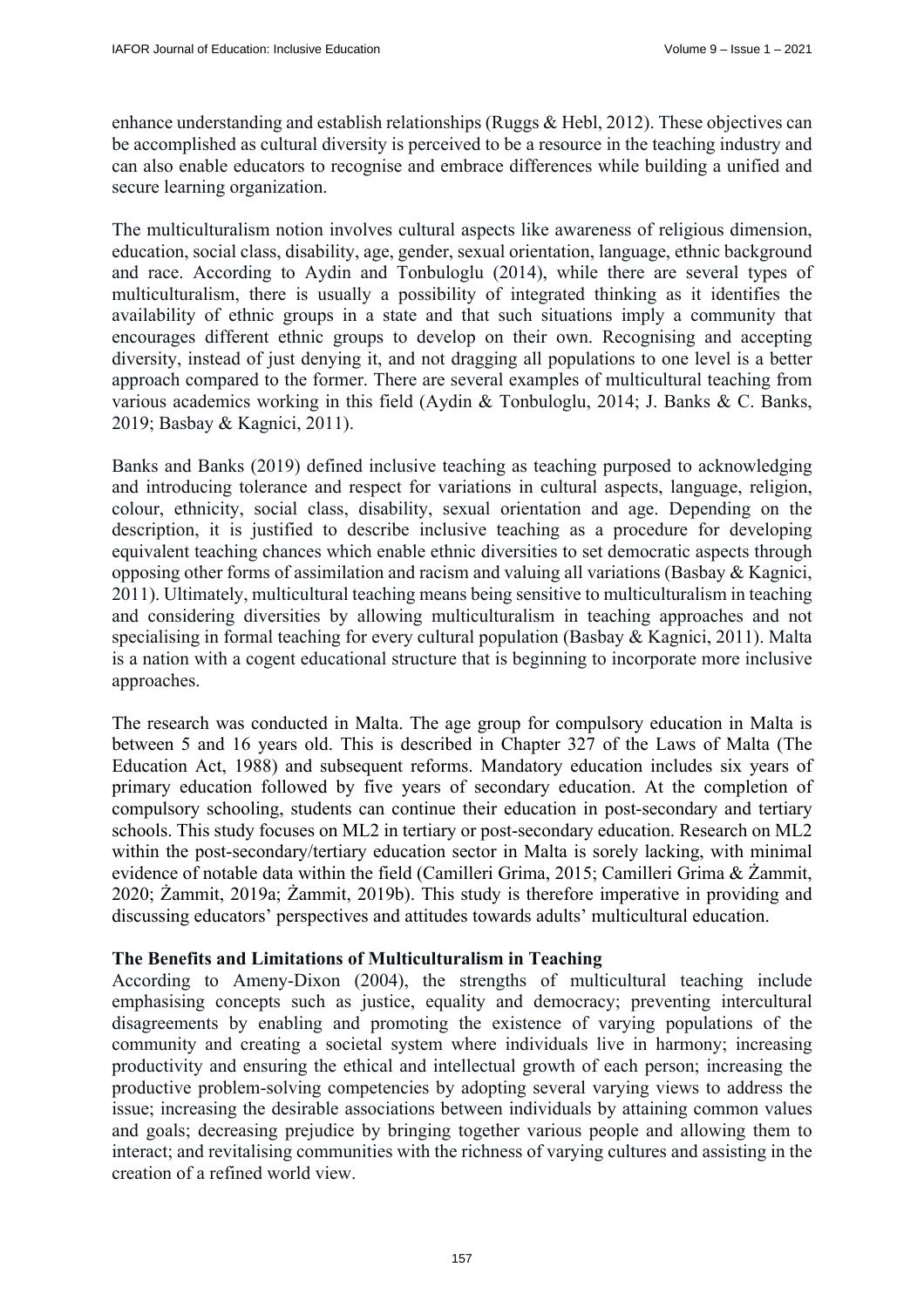The most disapproving view of multicultural teaching in previous research is its incomplete definition. The most solid definition by the advocates of the term is Banks' (2015) description which asserts a concept, a change drive and a procedure. Since the definition is so universal, it develops a fault permitting the experts to translate it when and however they want. Several researchers who have studied multicultural teaching have stressed ethnicity and race and neglected other variations like social class, language, religion and gender (Furman, 2008).

Additionally, several types of research conducted with educators who are implementing multicultural teaching have demonstrated that they do not believe in multicultural teaching practices, they are not given substantial aid from the learning settings in which they work, and they do not have enough awareness of how to practise multicultural teaching (Banks, 2015). However, placing an overemphasis on defining multiculturalism might have unintended and inequitable outcomes. Although people have several identities, overstressing racial and ethnic individualities makes the characters primary and separates the minority groups from the majority ethnic group, which results in threats against the integrity of the social and state order. Multiculturalism is a concept dependant on ethnic beliefs and states that no ethnic group is better. However, each culture sees its own beliefs, perspectives, norms and values to be better than the others. In spite of these contradictory perspectives, establishing a multicultural attitude among people is significant in keeping the social order and safeguarding state unity and honesty (Banks, 2015).

# **The Role of Teachers in Multi-ethnic Education**

According to Basbay and Kagnici (2011), along with individuals who view multiculturalism as a desirable and reactive procedure, individuals are criticising the approach by stating that it could result in worsening the social system. Just as all procedures are linked to education, educators have a vital task in comprehending and enacting multicultural teaching. Sharma (2005) asserted that educators might intentionally or unintentionally participate in traditional educational activities and procedures as they do not comprehend the linguistic, social and racial diversities of the learners.

Mansikka and Holm (2011) in their assessment of educators' perceptions asserted that educators invest too little time in knowing more about their adult learners; therefore, they have extremely limited knowledge about them. They also asserted that teachers make assumptions about learners' encounters from cultural minority populations because of other educators' opinions and the fact that they might not have educated such learners in their past lessons. Aydin and Tonbuloglu (2014) stressed the significance of training teachers that can create educational schemes beginning from preschool to identify an educational infrastructure that will enact a multicultural educational structure. According to Washington (2003), educators require three vital fundamental competencies, including personal comprehension, comprehension of other people's cultures and multicultural academic requirements. According to Basbay and Kagnici (2011), out of the qualifications identified by the National Education Ministry, the ones linked to valuing, respecting and comprehending learners, getting to know more about the learners, educational diversification by considering people's variations and connecting significance to international and state values require that educators are at a particular level regarding multiculturalism. Sharma (2005) pointed out the importance of teacher candidates' potential to improve class environments by recognising and unifying diversity, and that educators should be required to have these attributes.

According to Mansikka and Holm (2011), education aims to concentrate on rather than regulate the learners, accepting them as they develop their skills, and that, as a result, learners require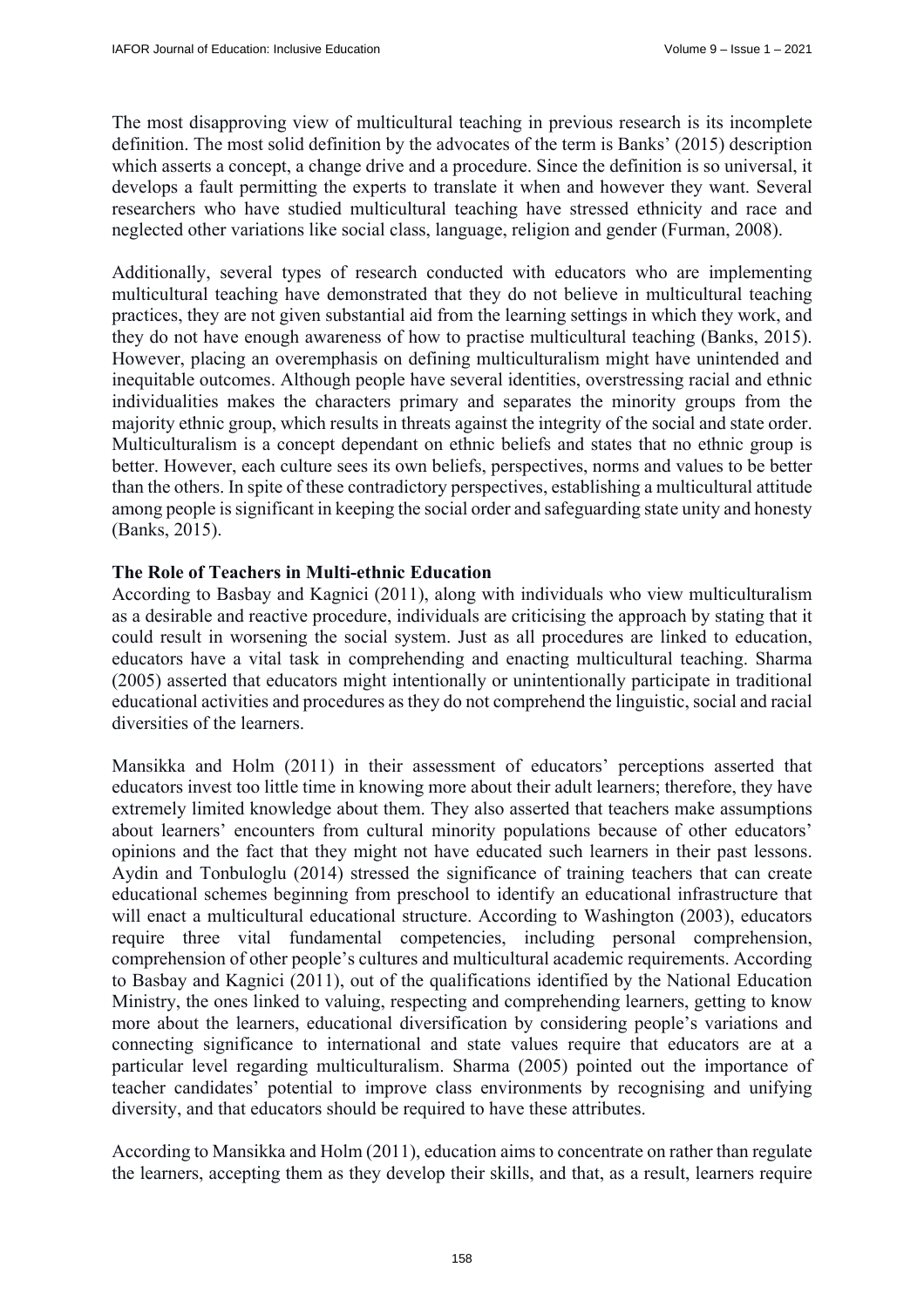teachers to naturally consider multiculturalism and provide multicultural teaching. The primary teaching and learning principles necessitate defending learners against any form of discrimination, including sexism, prejudice and racism. Therefore, educators constantly examine their perceptions, partiality and prejudices which can impact learners' encounters. To become a successful teacher, one has to examine and continuously transform him/herself.

Bigatti et al. (2012) stated that for teachers to practice multiculturalism, they have to present more than just course content about diversities. It calls for enabling a progressive and inclusive class environment, feeling the interaction between the learners, and promoting the learners' potential of learning by assisting varying educational approaches and analysis. Aydin and Tonbuloglu (2014) posited that teachers can develop the learners' ethnic, linguistic and cultural knowledge, substantiate their confidence and growth, educate them on the significance of tolerance and inclusiveness, inspire them to interact and work with individuals who differ from them and offer them more efficient teaching by the stated methods. Depending on these statements, it can be deduced that educators have an important task in the initiation and enactment of multicultural teaching, depending on the environment and schedules.

### **Educators' Perceptions of Multicultural Teaching**

Educators' opinions and their trends concerning culturally different learners in the classroom are vital elements in education, inspiration and making differences in teaching among learners irrespective of their beliefs, language, ethnicity, gender and age. The attitudes and opinions impact the educators' expectations and treatment of the students.

Nadelson et al. (2012) identified that the majority of their study participants comprehended and were knowledgeable of the varying concerns in multicultural teaching, and that they anticipated having culturally different learners in their classes. Despite being knowledgeable of the importance of the competencies in working with diverse student groups, new educators were indecisive of how well their teaching programmes had prepared them to teach learners with varying spiritual upbringings and cultures or to interact with the learners' families. According to Sharma (2005), educators who bring powerful biases and undesirable stereotypes concerning different populations have limited possibilities of developing the forms of professional behaviour and belief most related to multicultural responsiveness and sensitivity.

A different pertinent result from the research is that professional and personal opinions and views are notably linked to learners' cross-ethnic encounters. Potential educators with more cross-ethnic encounters have higher possibilities of developing positive professional and individual beliefs concerning different students (Sipra, 2013). Sipra (2013) asserted that educators who have an undesirable view of cultural subgroups have also demonstrated biased and differential treatment of learners depending on labels of gender variations and learners' last names. Educators should know the ethnic sensitivities by participating in the continued and critical procedure of assessing their perceptions, prejudices and biases that impact learners' learning encounters (Sipra, 2013). Since there is a lack of research in multicultural teaching and learning among multicultural adults learning ML2, this study aims to illustrate some teachers' perspectives on multicultural education.

### **Research Question**

The aim of this study is to address the following question: What are the attitudes and perceptions of Maltese educators towards multicultural teaching?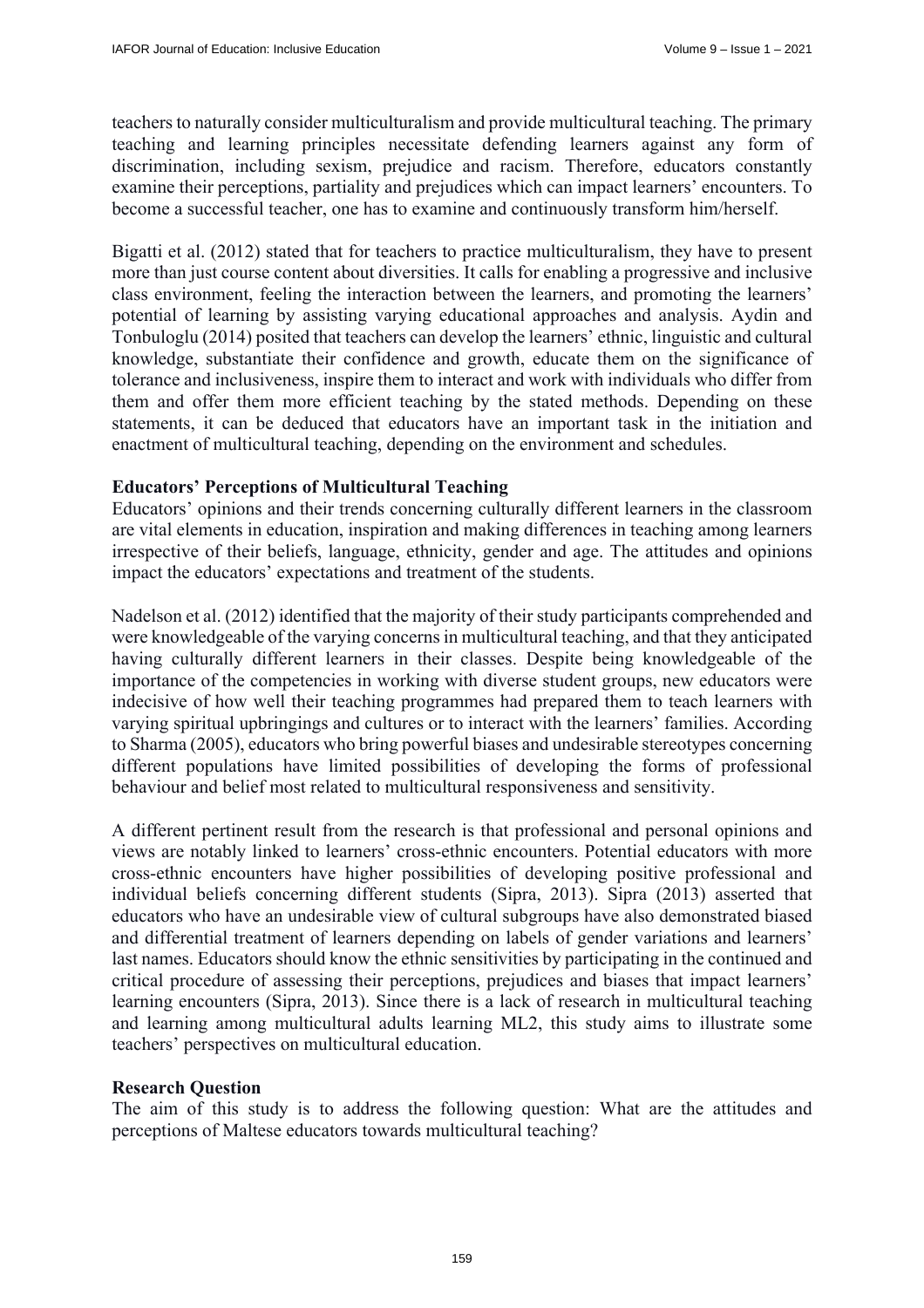### **Method**

### **Study Design**

In this study, the researcher used a qualitative case study design. The case study methodology is especially helpful when it is necessary to acquire an in-depth comprehension of a problem, occurrence, or phenomenon of concern in its natural actual setting (Yin, 2009). The primary challenge of using case studies is coming up with a comprehensive, complete and rich research that involves all study variances (Denzin & Lincoln, 2011). In this research, the conceptuallyrelated case study approach was used to describe in detail the participants' perspectives of multicultural education, and to explore the educators' attitudes and experiences of a multicultural initiative in their class, including their awareness of how their pedagogy developed in regards to multicultural education within the real-life context of the ML2 class.

The researcher selected the qualitative interview method as it provides a unique, comprehensive understanding that is hard to obtain from closed survey research (Stoyanova, 2012). Participants were able to freely disclose their encounters and feelings without restrictions. While the figures and facts produced by quantitative studies are undoubtedly important, one can often be left searching for the "why" behind the statistics. This is the reason qualitative studies are important, as participants have the chance to freely elaborate on their responses.

## **Study Sample**

The purposeful sample was used to select the participants for the online interviews. The research respondents comprised 17 educators teaching ML2 to adult learners from diverse cultural backgrounds in the beginning of the 2020–2021 scholastic year. The researcher knew these teachers would provide her with the most accurate and useful information concerning multiculturalism in ML2 adults' classes because most of them were her ex-colleagues and have been teaching ML2 to adults from diverse cultural backgrounds for more than eight years. Once the researcher obtained ethical permission from the Faculty Research Ethics Committee of the University of Malta, she approached these 17 teachers via email, where she provided an explanation of the study. Each participant was able to understand the nature of the study and subsequently approved their participation.

Each respondent willingly provided written consent, allowing the researcher to collect data from them and use it for academic purposes. The information was gathered based on the volunteering rule. The researcher selected teachers above 30 years old because they are more experienced and usually take on leadership roles in addition to their classroom duties (McHugh, 2019), and thus are more familiar with the bureaucratic, logistic, economic, and social structures of the school. Younger teachers, on the other hand, are usually incapable of providing adequate information, pertaining particularly to the issue in question as well as to teaching expertise (McHugh, 2019).

## **Study Tool and Process**

In this research, the participants were asked both structured and unstructured inquiries during the interview. The inquiries were mainly purposed to identify the points of attitudes, views and opinions concerning multicultural education and multiculturalism. The interviews were conducted online due to the COVID-19 pandemic. Each interview lasted roughly one hour, totalling seventeen hours of interviews.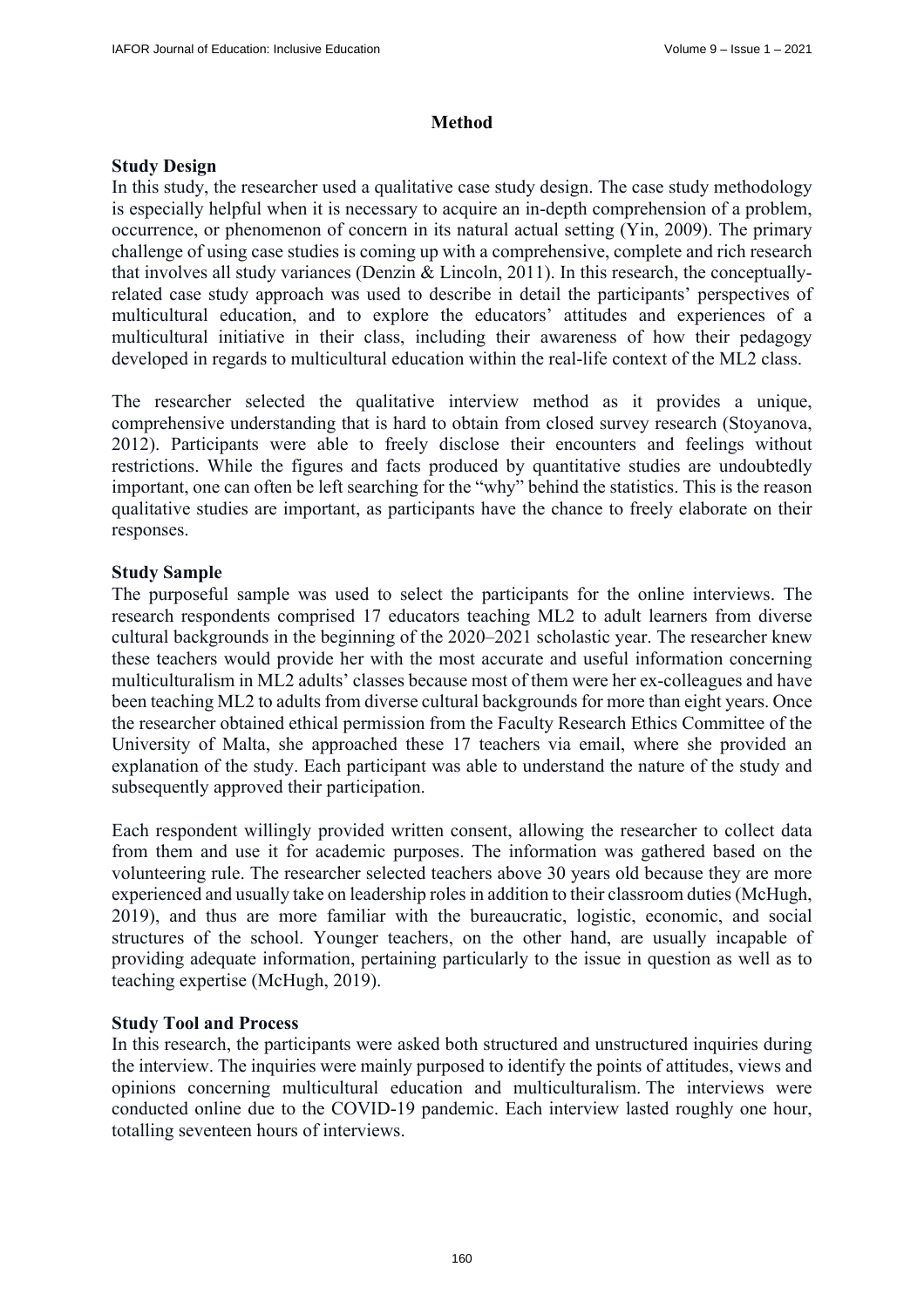The following were the interview questions:

- 1. How long have you been teaching Maltese as a second language to adults?
- 2. What do you understand by multicultural teaching?
- 3. How do you teach Maltese as a second language to different cultural groups?
- 4. Do you use multicultural teaching when teaching Maltese as a second language?
- 5. Do you enjoy teaching multicultural students? Why do you enjoy/not enjoy?
- 6. What do you think are the benefits of multicultural teaching and learning?
- 7. Which challenges do you experience when teaching multicultural learners?
- 8. Does the Maltese as a second language curriculum contents cater for multiculturalism?
- 9. Should teachers vary their teaching approaches when teaching multicultural adult learners?
- 10. How do you deal with culturally-sensitive topics in class?
- 11. Do you try to understand the different background of the learners you teach?
- 12. What can be included in Maltese as a second language teaching to reach multicultural adult learners?

### **Validity and Reliability**

The researcher used the member-checking tool after interviewing the respondents to determine construct validity by distributing the transcripts to the participants to check them out. In this way, the researcher tried to minimise any case of personal bias. According to Thomas (2017), member checks are vital in obtaining respondents' approval to use quotations especially where the anonymity of the respondents cannot be guaranteed.

The researcher also used purposeful sampling of the population to obtain a reliable sample size. The participants were teaching ML2 to adult learners who achieved different levels of learning, and were either teaching in schools or in private lesson formats (Patton, 2002). The researcher also ensured procedural precision and applied self-correcting techniques when using the member-checking tool. Verification strategies and systematic procedural precision are vital reliability tests in both qualitative and quantitative research (Morse et al., 2002).

### **Data Analysis**

The interviews were recorded between the 19th and 22nd October 2020 and were later transcribed. The gathered information was analysed using the content evaluation approach and the findings were combined into reports. Identified themes have been proved by the Nvivo 10 software, which enables the researcher to explore more of the qualitative results, uncover deeper observations and create explicitly expressed, plausible conclusions supported by empirical evidence, while saving time and operating more effectively (Zamawe, 2015).

### **Findings**

The interview evaluations indicated that the respondents agreed on the need for multicultural teaching and have a desirable outlook towards it. The most stressed concepts included democracy, justice and equality, and each respondent settled that individual variations have to be considered and are the richness of diversity and ethnicity. Among the most repeated practices were peace, respect and tolerance.

### **Equality as a Good Practice in Multicultural Teaching**

The interview assessments identified that the word "equality" was reiterated thirty-eight times by the respondents, and it is the most utilised definition. Almost all of the seventeen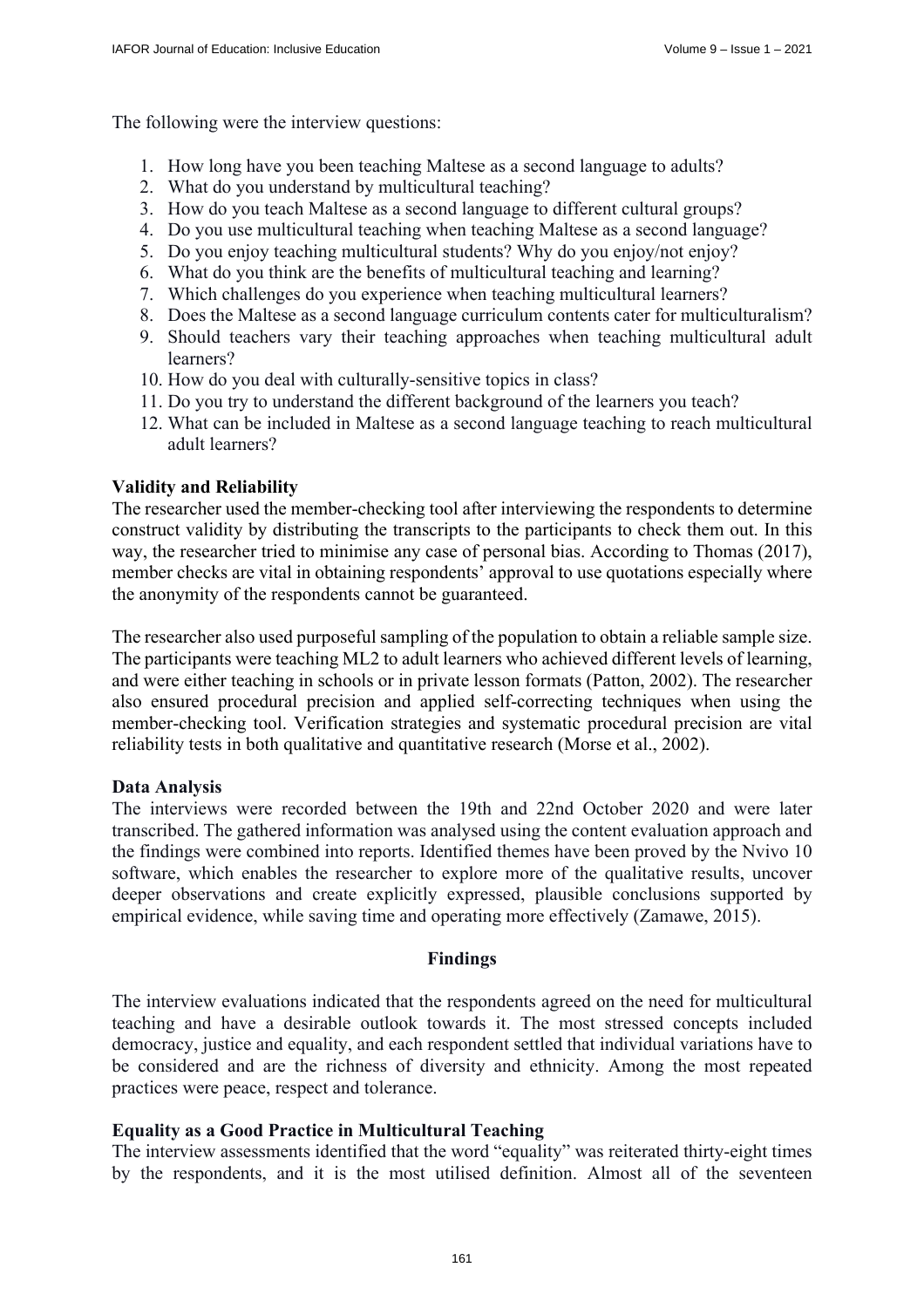respondents stressed the concept of equality and addressed that multi-ethnic teaching promotes equality. Six respondents described multi-ethnic education while stressing equality. When I asked the participants what they understand by the term "multicultural teaching" during language lessons, a participant (P1) described multicultural teaching as follows:

*By "multicultural teaching", I understand that during language lessons, teachers embrace all types of learners' distinction. This implies equitable teaching for all learners, regardless of their emotional, cognitive, physical, ethnicity, race, gender, language and religion variations* (Participant 1, Interview: 19/10/2020).

Another respondent's (P4) description of multicultural teaching once again stresses the concept of equality by stating:

*Multicultural teaching in Maltese as a foreign language course provides, in the most general sense, the same opportunities for Maltese language learning to learners of diverse cultures, languages, religions and nationalities*  (Participant 4, Interview: 19/10/2020).

All of the seventeen respondents asserted that the main strength and advantage of multicultural teaching is "*making sure there is equality*" (participant 5, Interview: 19/10/2020) and that it also results in peace. For instance, one respondent (P2) who views equality as a great benefit of multi-ethnic teaching claimed:

*The main advantage of multi-ethnic education is to include every member of society in the educational system and to apply the inclusive approach to every learner* (Participant 2, Interview: 19/10/2020).

Likewise, another respondent (P3) explained the idea that the main benefit of multicultural teaching is ensuring equality with the statement:

*I believe that the greatest benefit is not to abandon the learners of minority groups in our society to their fates but rather to support them and therefore to enable them to enjoy equivalent educational rights* (Participant 3, Interview 19/10/2020).

Various respondents argued that by creating a multicultural calendar for comprehending and celebrating diversity, they would encourage each group to voice their views equally and highlight the importance of major events in their country. One respondent (P5) indicated that the language course could contain topics such as equal rights of expression for each group/race and avoidance of prejudice and the traditional teaching method of using only the target language. At the same time, P7 asserted:

*During my lessons, I try to reach varying societal groups/races equally. In fact, in my classroom, I encourage my students to translate Maltese words into their native language. I also allow them to show the way they write in their native language on online chats when the lessons are delivered online or on a whiteboard when the lessons are delivered in the classroom. Many students tell me that they see associations between Maltese and their native language but they cannot find any associations with regards to grammar as*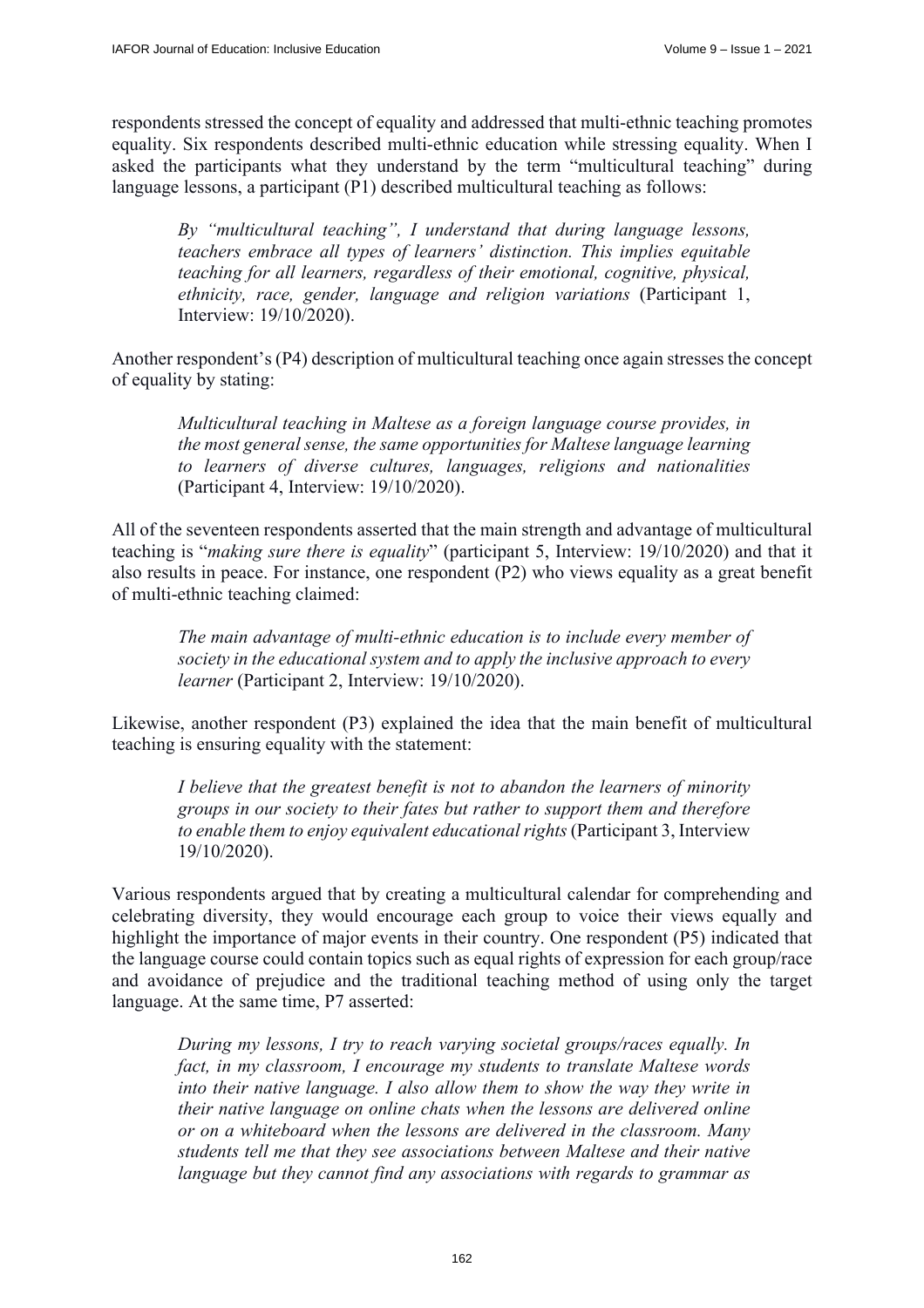*Maltese grammar is too Semitic whereas their native language grammar is not Semitic* (Participant 7, Interview 20/10/2020).

P7 used a translanguaging process whereby P7's multilingual learners used some of the vocabulary of their first language as an integrated communication mechanism (Canagarajah, 2011). Multilingualism is no longer seen as a limitation to acquiring a second language but as an opportunity (Hult, 2012). P7 is right in stating that since Maltese grammar is of a different language family and, according to Mifsud (1995), 95 percent of Maltese grammar is Semitic, it follows that learners cannot use the tranlanguaging process concerning Maltese grammar and their first language grammar.

A different respondent (P6) demonstrated his views concerning curriculum content as follows:

*The language learning curriculum should respect differences, should give equal opportunity to all learners, and the substance of aspects such as social justice and democracy should be substantially addressed in the language curriculum. As a result, I do my utmost to be objective, unbiased and fair to my students* (Participant 6, Interview: 20/10/2020).

The respondents also mentioned the equality aspect of their training which can be encouraged to facilitate and spread multicultural teaching. One respondent (P11) asserted:

*Teachers should be trained on the significance and advantages of multiculturalism in learning institutions, including concepts such as universal values, equality, culture and diversity. In addition to treating all students fairly, teachers should also treat all their native languages equally and encourage students to use and see connections between their native language and Maltese* (Participant 11, Interview: 21/10/2020).

Another respondent (P9) stressed, "*Systematised, structured and equitable multicultural teaching must first be implemented at school and then we teachers must adopt the same system in our language class*" (Participant 9, Interview: 20/10/2020).

Every respondent argued that different methods and activities should be extended to different social groups and stressed their significance. The respondents found that cases should still include the definition of equality and include comparisons. Respondent 14 gave her notion by stating:

*There are many things that may be included in the language teaching environment for various students. Customs and public holidays in various religions (including Christmas Day, Vasanta Panchami, Eid Al-Fitr, Makar Sankrat, the Prophet Muhammad's birthday, the Ramadan Feast) for different ethnic classes (Syrians, Serbian, whites, blacks, Asians, Indian, Kurds, etc.). All types of tasks opposed to prejudice; and reinforcing cultural equity should take their place in the classroom* (Participant 14, Interview: 22/10/2020).

A different respondent (P13) stated what can be done for varying groups as follows: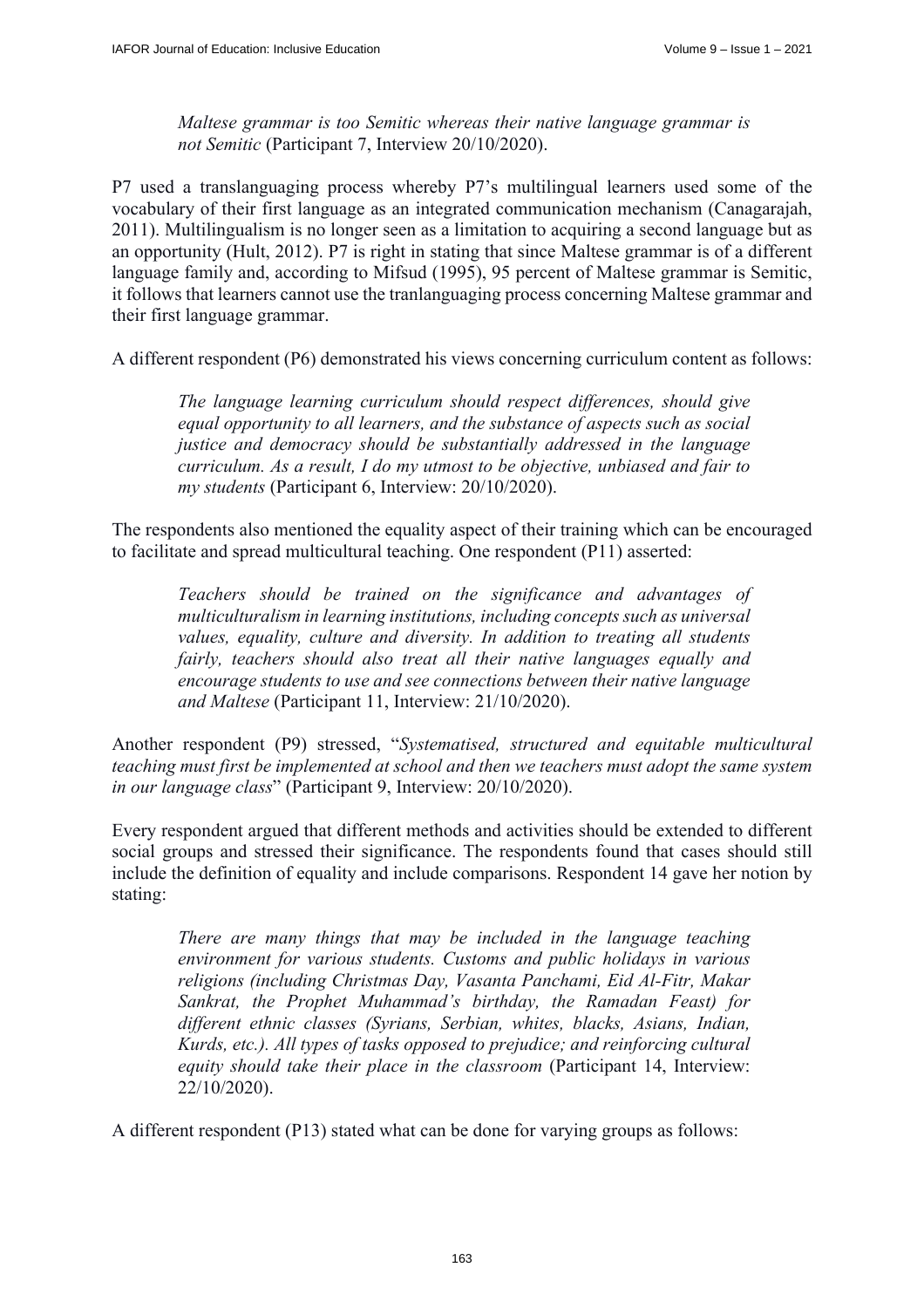*In project-dependent learning surroundings, all students can create homework and projects expressing their mother tongues and cultures. The United Kingdom is conducting this perfectly, so can we. Besides, teachers could stop utilising social studies classes as an instrument for assimilation and transforming them into higher-value classes where universal principles, including equality, social justice, pluralism and democracy, are promoted* (Participant 13, Interview: 21/10/2020).

An overall evaluation of the respondents' responses indicates that the concept of equality is emphasised and that there is an agreement on multi-ethnic teaching's significance in promoting equality.

### **Democracy as a Good Practice in Multicultural Teaching**

The interview assessments indicated that all respondents stressed the idea of democracy and addressed the significance of multi-ethnic teaching in creating a democratic community. Two respondents stressed the concept of democracy while describing multicultural teaching. Respondent 8 described multicultural teaching as follows:

*Multicultural teaching is a democratic reform initiative in which learners with various differences, including gender, language, religion and race, have equal rights to education* (Participant 8, Interview: 20/10/2020).

At the same time, P1 stated that it is the potential of people from varying cultures irrespective of their genders, races, religions and languages to carry on with their learning in the same educational institutions in the setting of social justice and democracy.

Five of the seventeen respondents said they were worried that multicultural teaching could lead to societal division and deteriorate solidarity. However, twelve teachers remarked that multiethnic teaching could, on the contrary, contribute to the development of democratic environments. One respondent (P1) demonstrated his perception by stating:

*Multi-ethnic teaching does not separate a society or a community. Instead, in communities with variations, it assists them in surviving in more democratic models and settings* (Participant 1, Interview: 19/10/2020).

One of the most stated strengths and benefits of multicultural teaching is the potential of forming democratic environments. One respondent (P6) stated "*to be capable of applying concepts like democracy and equality in a healthier manner*" as a benefit of multicultural teaching, while respondent 12 stated "*to assist in developing notions like democracy, rights, brotherhood and tolerance*" and respondent 15 stated that "*it enables a democratic social order*". Again, respondent 16 stated that "*Attempting to utilise it in communities where democracy is not properly used might result in social conflicts*", stating the significance in democratic societies of the availability for multi-ethnic teaching to be implemented. The idea that integrating multi-ethnic teaching in the teaching curriculum can result in the creation of democratic consciousness was proposed by respondent 17 stating the benefits as follows:

*There can be a chance of benefitting from varying ethnic groups, a democratic mindfulness for everyone will improve, a setting of peace and trust will be created away from issues and fear, it will result in ethnic*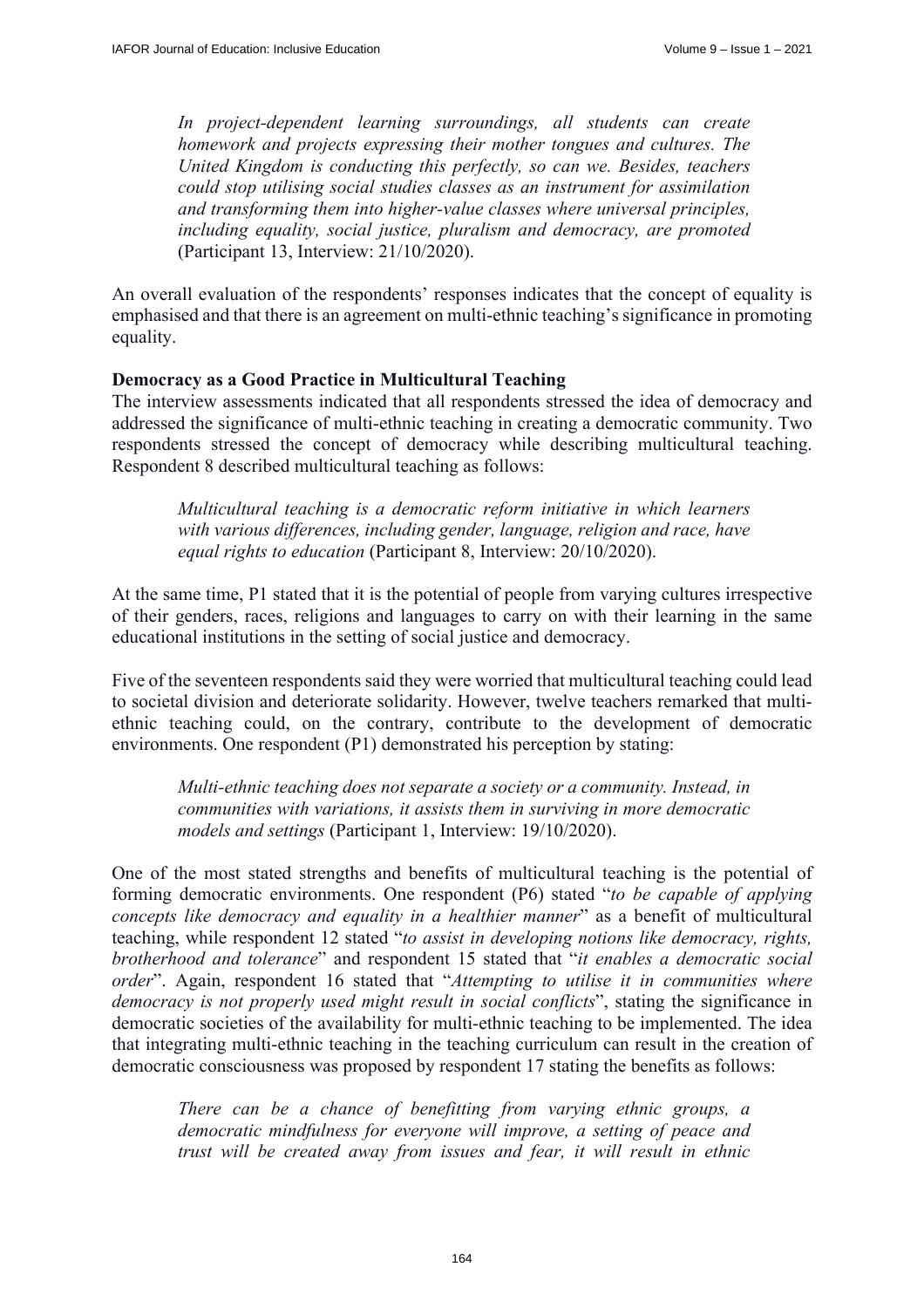*interactions and result in social changes and advancements* (Participant 17, Interview: 22/10/2020).

A different respondent (Participant 10, Interview: 21/10/2020) demonstrated his/her perceptions on the issues by stating, "*I believe that a change to a more egalitarian teaching structure considering personal needs and variations can be the greatest benefit*". In stating what is suitable for a multi-ethnic teaching training curriculum for learning a second language, the concept of egalitarianism was stressed again. Egalitarianism is the doctrine that all people are equal and deserve equal rights and opportunities (Dworkin, 2000). Respondent 16 claimed the following:

*Our language academicians who train the educators need to share that teaching should be done in democratic, social justice, respect and love settings, and these should be practised accordingly* (Participant 16, Interview: 22/10/2020).

An assessment of the respondents' remarks identifies that the concept of democracy is very often emphasised and that multicultural teaching's impacts on creating democratic societies and settings are frequently repeated.

### **Justice as a Good Practice in Multicultural Teaching**

All ML2 teachers who participated in this study stressed the concept of justice and stated the significance of multi-ethnic teaching in enabling justice. Two respondents stated the notion while describing multi-ethnic teaching, and two others posited that multi-ethnic teaching is connected to the concept of social justice. Respondent 5 stated:

*Multi-ethnic teaching involves accepting every student in our language class, irrespective of their race, gender, cultural backgrounds, languages and religions with their principles. It is the potential of approaching everyone with neutrality, tolerance and justice* (Participant 5, Interview: 19/10/2020).

Concerning the concepts that multi-ethnic teaching is connected to and its connection in establishing justice, two respondents expressed the following perceptions. Respondent 3 said:

*Multi-ethnic teaching is linked to concepts like social justice, equality and differences, and it is asserted that multi-cultural teaching should be practised for communities and societies staying in peace* (Participant 3, Interview: 19/10/2020).

Respondent 9 stated that it is a model that initially appeared in the United States after the Civil War, yet it is also a hunt for solutions to eradicate social injustices in countries like the UK, Canada and the US, where the demographics shift with the growth in minority groups. Respondent 4 stated that teaching is linked to concepts like integration, minority rights, social injustices, differences, immigration, citizenship and democracy in this setting. The fact that multi-ethnic teaching emphasises the concept of justice and that it has a value that can identify justice in the community was identified as a strength of multi-ethnic teaching by four respondents. Respondent 13 stressed multi-ethnic teaching's significance for social justice and human rights; respondent 14 asserted that multi-ethnic teaching instils the statement of justice and equality to a participatory community; respondent 16 claimed that multi-ethnic teaching is the introduction of social justice in society; and respondent 17 defined the contribution to the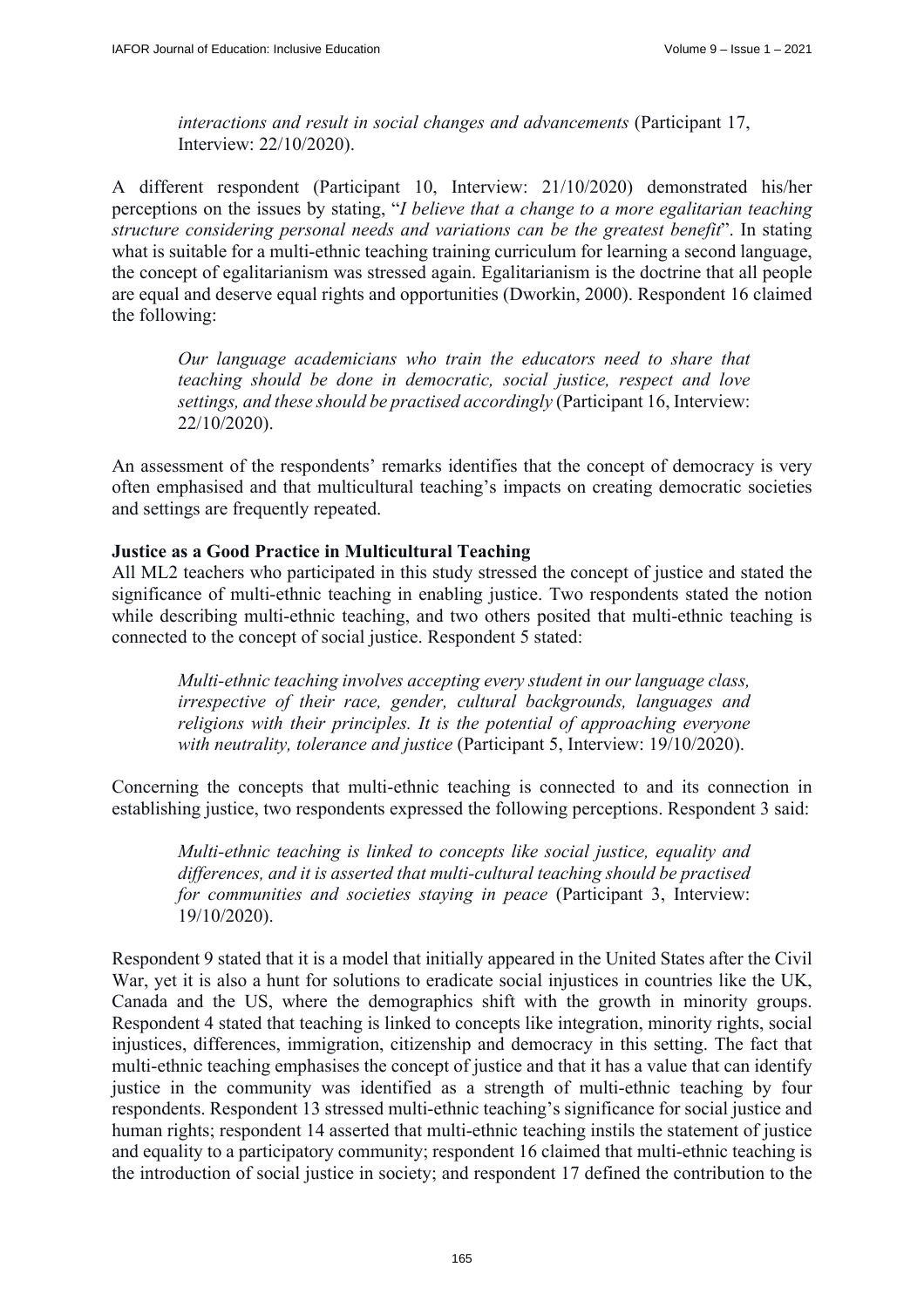attitudes of self-esteem and justice. Social justice was defined as one of the appropriate aspects of enacting multi-ethnic educator training schedules. Respondent 6 stated as follows:

*Respect to variations, equality of opportunities to learning and contents of aspects like social justice and democracy should be addressed abundantly in the language curriculum* (Participant 6, Interview: 20/10/2020).

An overall assessment of the responses indicates that the significance of multi-ethnic learning of a second language in creating social justice is frequently emphasised and considered to be vital. All respondents had favourable thoughts on multi-ethnic teaching. The majority of the respondents stressed that multi-ethnic learning contributes to creating communities with democratic values, equality and justice for everyone. Therefore, language educators should undergo training on multi-ethnic teaching for democratic communities.

### **Discussion**

Multi-ethnic teaching is a research sector that helps learners acquire the awareness and competencies suitable for engaging in the democratic world and helps people of different ethnic groups to have equal chances for learning (Halvorsen & Wilson, 2010). This study aims to fill a gap in research by assessing teachers' perceptions of multi-ethnic teaching and practices and translating the findings in order to devise a training plan that will contribute to the development of just, democratic, and equal educational systems. Particularly, the evaluation of the research findings notes that each respondent asserted that multi-ethnic teaching is vital and suitable, and the seventeen educators stressed justice, democracy and equality on the issue of multi-ethnic teaching of a second language. The study results indicate that in addition to several other benefits, multi-ethnic learning promotes equality. This equality not only cuts across pedagogical areas, but also within social strata, ultimately helping to build cohesive relations among various nationalities.

The results concur with Sharma (2005), who identified that multicultural education considers each culture as equal and that no culture is superior to the others. Kahraman (2017) linked successful teaching in multi-ethnic classes to offering equal chances for academic successes and individual growth. Multi-ethnic teaching can be considered the first point in eliminating inequality in society because of the certainties in handling the existing educational curriculum's challenges and errors. In concurrence with the literature, the current research identifies the most stated practice in multicultural education as equality, and it was identified that multi-ethnic teaching would promote equal chances and the right to education for every learner.

The research also identifies democracy as one of the most repeated practices by the respondents. Likewise, Aydin and Tonbuloglu (2014) defined multi-ethnic teaching as a teaching and learning strategy founded on democratic elements and notions and identified the ethnic diversities in an interlinked society with ethnic pluralism. According to Mansikka and Holm (2011), the value of multi-ethnic teaching is usually proportionate with the democratic practices of the country. Banks (2015) asserted that among the multicultural teaching's strengths is its stress on practices like justice, equality and democracy. Multiculturalism in the education curriculum aims to democratise the curriculum and teacher's training to give everyone a more neutral and free perspective (Banks, 2015). Likewise, in the current research, the respondents claimed that multi-ethnic teaching would promote a democratic society and result in a democratic educational setting.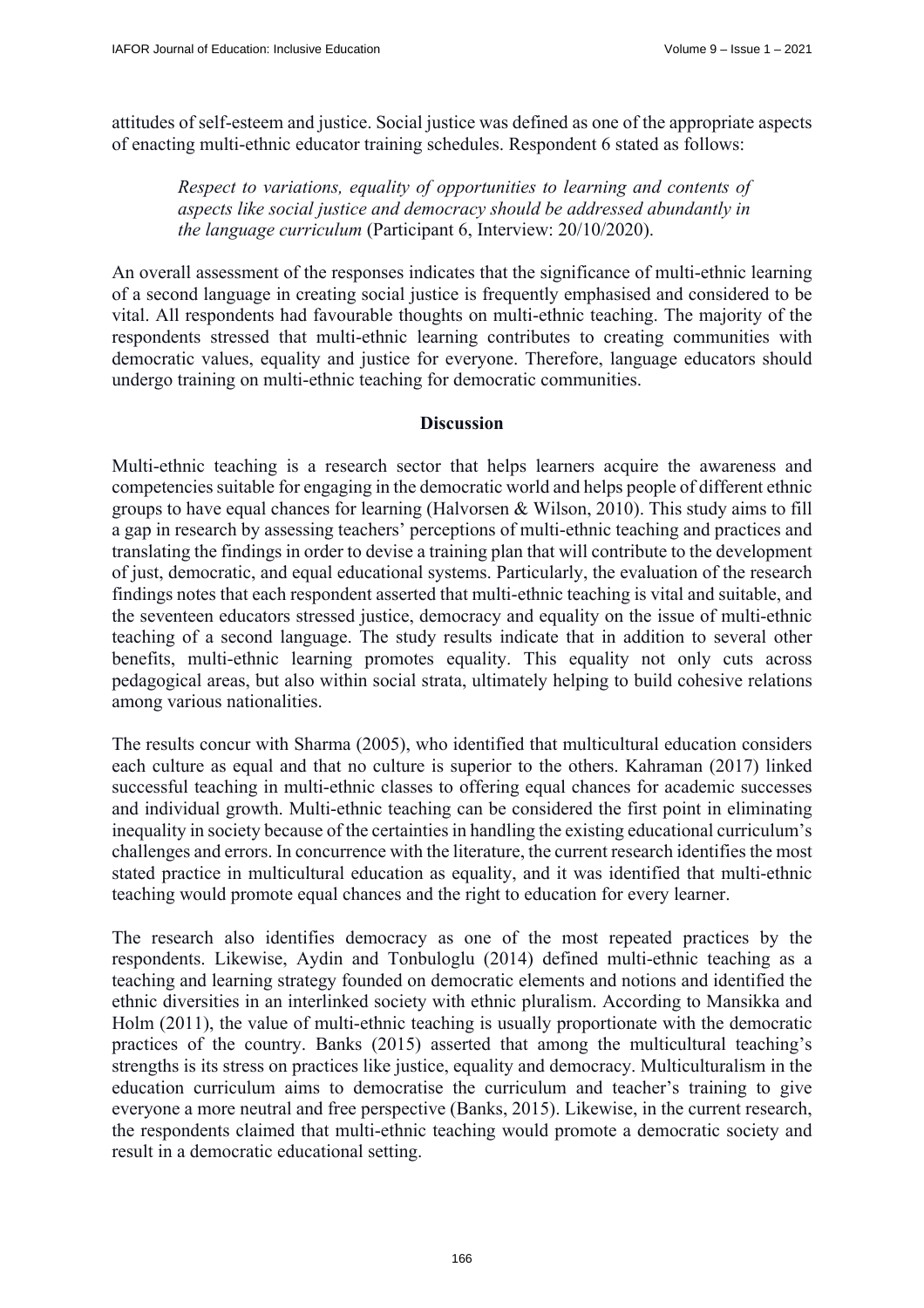Justice is a different practice that most participants stressed in the current research. Sharma (2005) stated that multi-ethnic teaching helps the community become more just and tolerant and identified that it is richer than any of the constituents. According to Banks (2015), among the primary aims of educational systems that encourage multi-ethnic literacies is to assist students to develop democratic societies; develop knowledge and sensitivity and allow response. In the current research, the respondents, as in the literature findings, stated the significance of multicultural teaching in promoting justice, included the concept of justice in their descriptions of multi-ethnic teaching and connected multicultural teaching to the social justice concept.

### **Limitations**

The study's limitation is that the researcher only used the approach of qualitative design to gather information, therefore limiting the validity and reliability levels. However, future studies should consider using a triangulation of different qualitative methods, including a combination of interviews, focus groups and discussions, thus reducing the limitations of using one approach.

### **Recommendations**

The teachers in this study claimed that they were not given training in handling learners of different nationalities, given that this situation of immigration happened after the participants graduated. Properly created multi-ethnic training is important for pre-service educators' knowledge and outlook concerning multi-ethnic teaching and to successfully educate the learners. Thus, appropriate research should observe a plan that aids in the procedure so that educators are prepared both professionally and personally to work with learners from different cultural settings. Such training will offer frameworks to educators to think and talk about cultural diversities. Through awareness and the development of competences in multi-ethnic teaching, new educators will be empowered to strive to create systems and social arrangements in learning settings that encourage the practice of equality in and out of schools (Gorski, 2009).

The findings of the research are new, interesting and important, considering the lack of research in multicultural education for adult ML2 learners with different nationalities. This study raises some inquiries that should be addressed in future studies. Another limitation in this study is that language teachers talked about the importance of multicultural education that could happen in any subject, not just in ML2. Future researchers should interview educators concerning their ML2 teaching approaches, methods and learning surroundings before and after finishing their training programmes. This information will assist in establishing the impact of multicultural teaching specifically in ML2. Educational researchers should also assess learning institutions that have enacted strong multi-ethnic programmes and quality multi-ethnic professional educator development. Such research would offer samples of how multi-ethnic teaching is enacted in practice, both at the personal and school levels. It is vital to comprehend how learners and parents perceive the ML2 teaching programmes.

## **Conclusion**

The desire for individuals of varying cultures and aspects to live with the same entitlements and each societal group to have similar and democratic structures make multicultural ML2 teaching necessary. Multi-ethnic teaching develops the possibilities of accepting that there are varying perspectives that are equal and helps people comprehend how each side feels.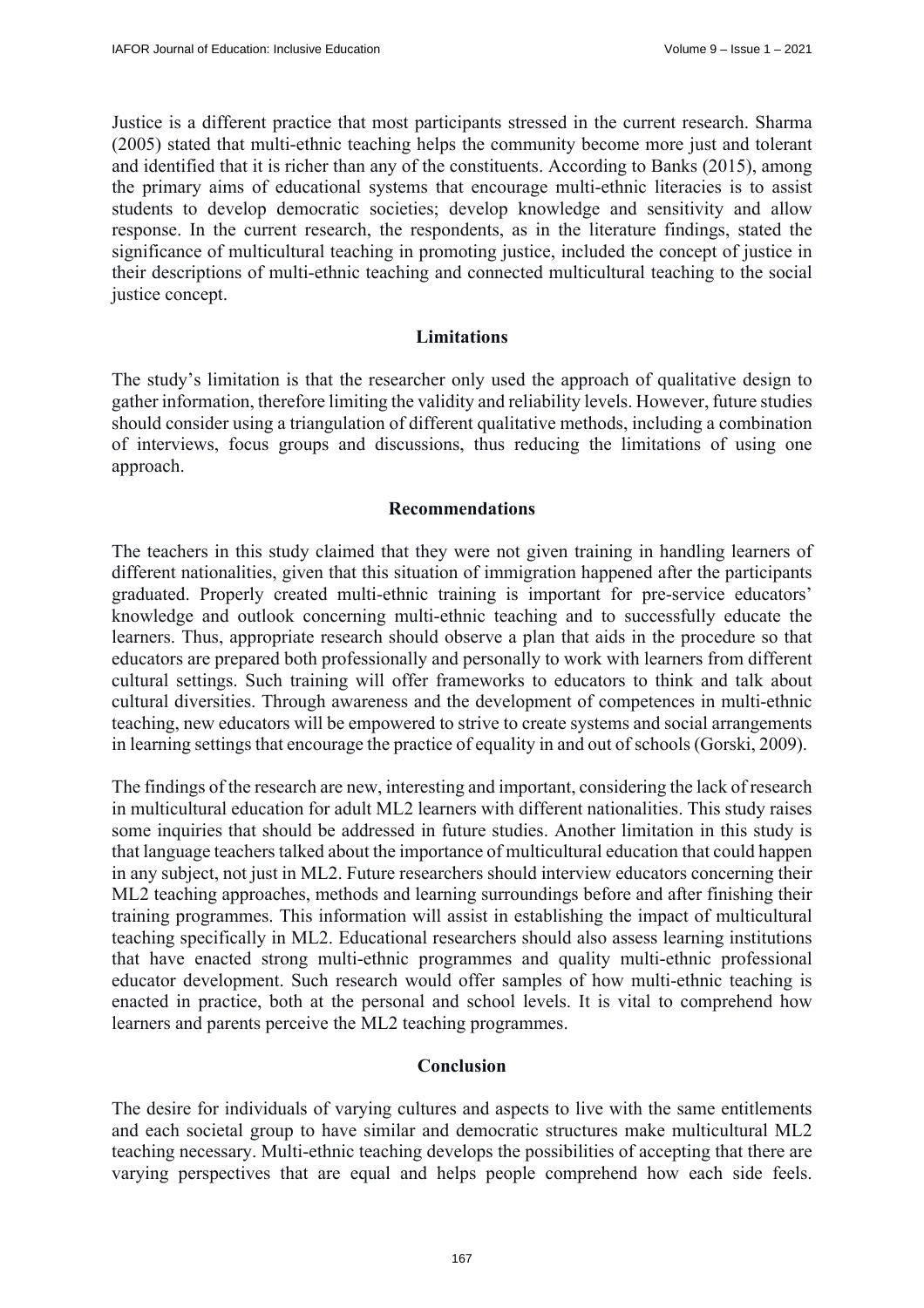Moreover, due to pressing circumstances such as the sporadic and growing pace of migration as experienced in recent years, the need for inclusive spaces has become more apparent. Changing demographics heighten the need for a multicultural shift in people's way of thinking among nations that embrace multiculturalism, especially as it relates to pedagogy. The current study identifies that most teachers acknowledge that practices like ensuring equality, democracy and justice among all learners irrespective of their cultural, racial or religious backgrounds is of great importance in promoting multicultural education and student success.

### **Acknowledgements**

I would like to thank the seventeen participant teachers for their useful comments concerning their perceptions and interpretations to multicultural education.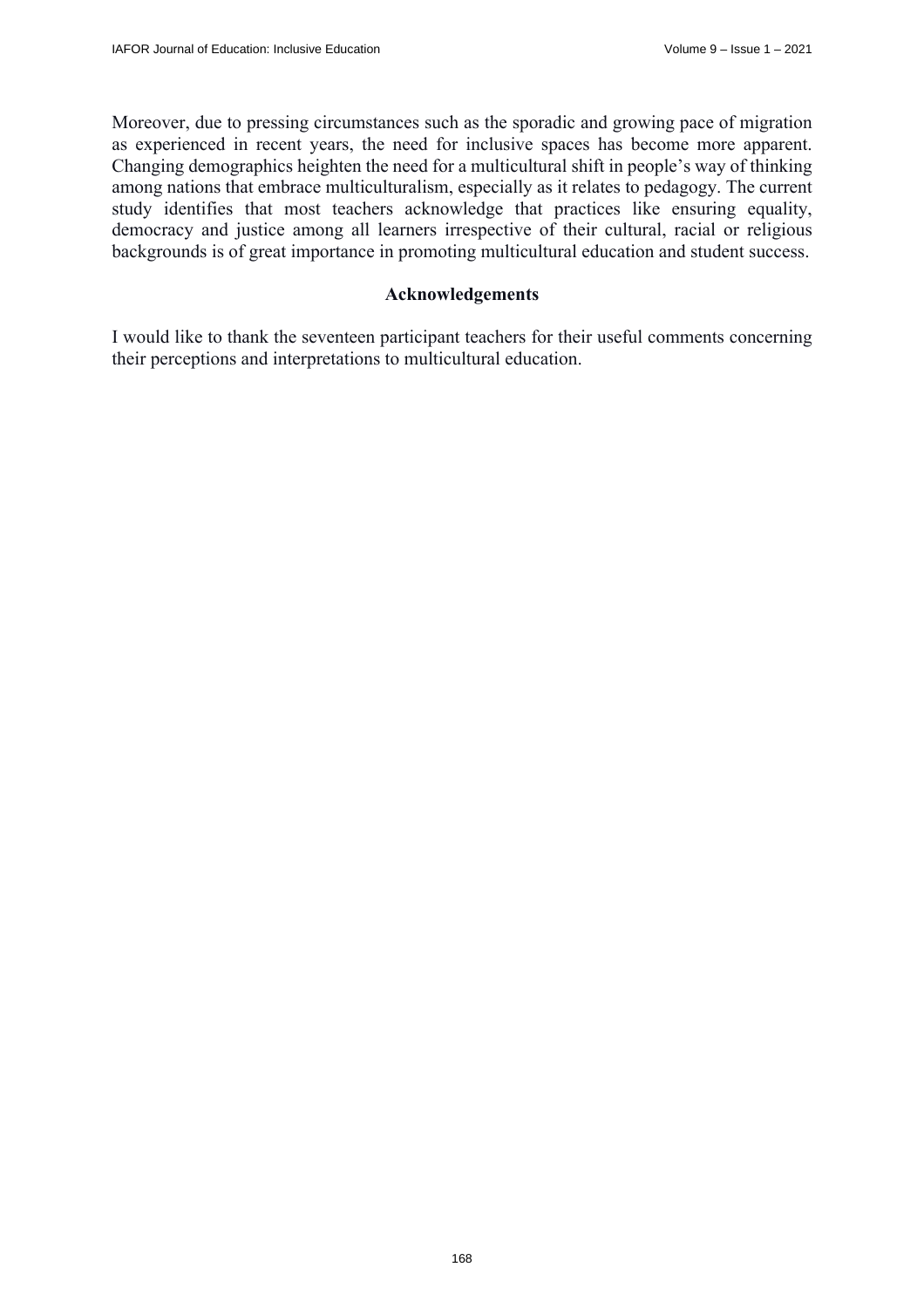# **References**

- Acar-Ciftci, Y. (2019). Multicultural education and approaches to teacher training. *Journal of Education and Learning, 8*(4), 136–152.<https://doi.org/10.5539/jel.v8n4p136>
- Ameny-Dixon, G. M. (2004). Why multicultural education is more important in higher education now than ever: A global perspective. *International Journal of Scholarly Academic Intellectual Diversity, 8*(1), 1–9.
- Aydin, H. & Tonbuloğlu, B. (2014). Graduate students' perceptions on multicultural education: A qualitative case study. *Eurasian Journal of Educational Research*, 57, 29–50. <https://doi.org/10.14689/ejer.2014.57.3>
- Baldacchino, G. (2009). Pangs of nascent nationalism from the nationless state? Euro coins and undocumented migrants in Malta since 2004. *Nations and Nationalism 15*(1), 148–165. <https://doi.org/10.1111/j.1469-8129.2009.00360.x>
- Banks, J. A. (2015). *Cultural diversity and education: Foundations, curriculum, and teaching* (6th Ed). Routledge. <https://doi.org/10.4324/9781315622255>
- Banks, J. A., & Banks, C. A. M. (Eds.). (2019). *Multicultural education: Issues and perspectives*. John Wiley & Sons.
- Basbay, A., & Kagnici, D. Y. (2011). Perceptions of multicultural competence scale: A scale development study. *Egitim ve Bilim, 36*(161), 199.
- Bigatti, S. M., Gibau, G. S., Boys, S., Grove, K., Ashburn-Nardo, L., Khaja, K., & Springer, J. T. (2012). Faculty perceptions of multicultural teaching in a large urban university. *Journal of the Scholarship of Teaching and Learning, 12*(2), 78–93.
- Camilleri Grima, A. (2015). Exploring the acquisition of Maltese by adult foreign learners: a focus on verbal tense and aspect. *Malta Review of Educational Research 9*(1), 57–77.
- Camilleri Grima, A. & Żammit, J. (2020). The acquisition of verbal tense and aspect in Maltese by adult migrants: Implications for pedagogical grammar. *Journal of Multilingual Theories and Practices, 1*(2), 149–167. <https://doi.org/10.1558/jmtp.13426>
- Canagarajah, S. (2011) Codemeshing in academic writing: Identifying teachable strategies of translanguaging. *The Modern Language Journal, 95*(3), 401–417. <https://doi.org/10.1111/j.1540-4781.2011.01207.x>
- Cuccioletta, D. (2001). Multiculturalism or transculturalism: Towards a cosmopolitan citizenship. *London Journal of Canadian Studies 17*, 1–11.
- Denzin, N. K., & Lincoln, Y. S. (Eds.). (2011). *The SAGE Handbook of Qualitative Research*. SAGE Publications.
- Dworkin, R. (2000). *Sovereign virtue: Equality in theory and practice*. Harvard University Press.
- Furman, J. S. (2008). Tensions in multicultural teacher education research: Demographics and the need to demonstrate effectiveness. *Education and Urban Society, 41*(1), 55– 79. <https://doi.org/10.1177%2F0013124508321440>
- Gorski, P. C. (2009). What we're teaching teachers: An analysis of multicultural teacher education coursework syllabi. *Teaching and Teacher Education, 25*(2), 309–318. <https://doi.org/10.1016/j.tate.2008.07.008>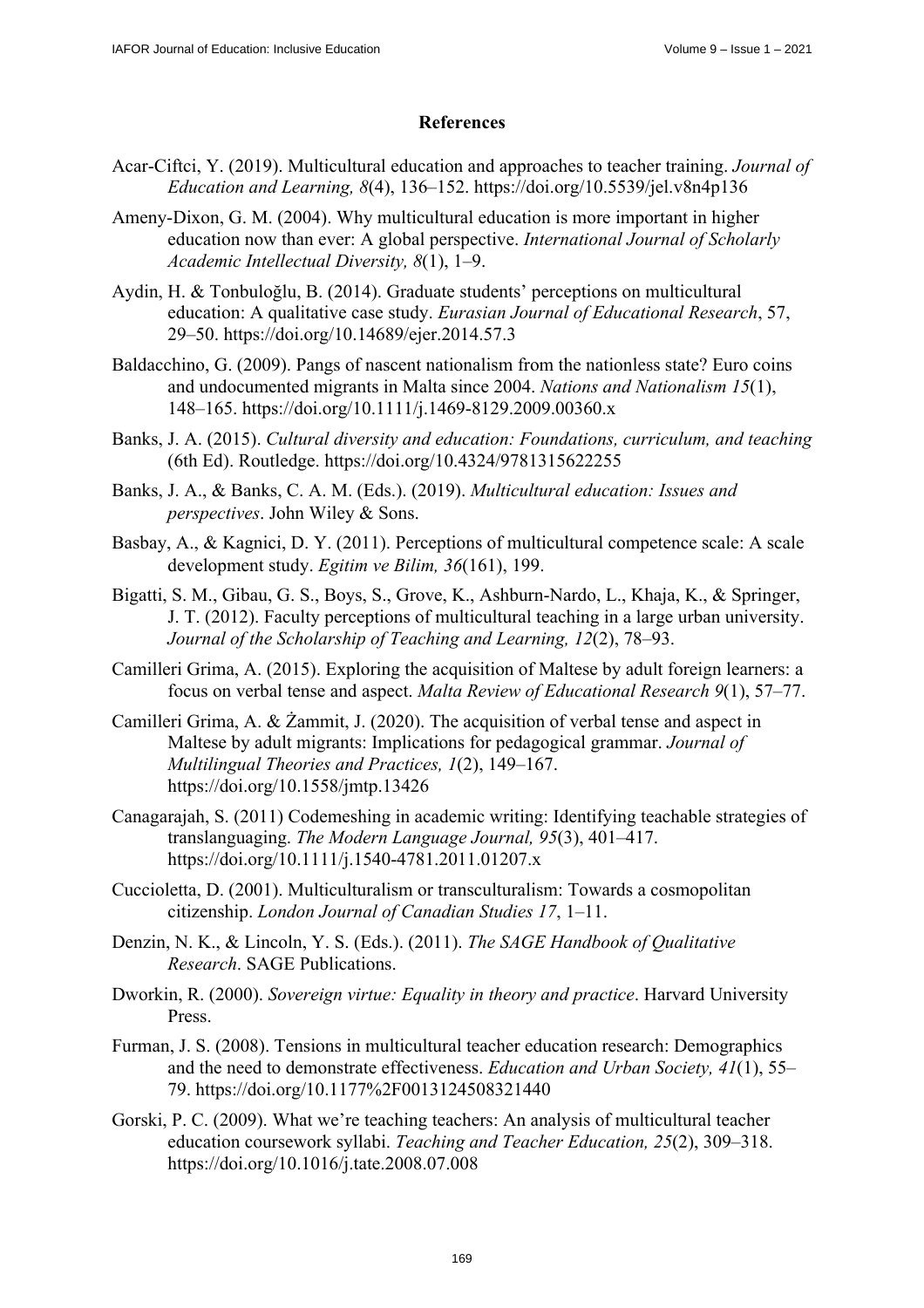- Halvorsen, A. L., & Wilson, S. M. (2010). Social studies teacher education. In P. Peterson, E. Baker & B. McGaw (Eds.), *International Encyclopedia of Education*, (pp. 719–724). Routledge.<https://doi.org/10.1016/B978-0-08-044894-7.00683-7>
- Hult, F.M. (2012). Ecology and multilingual education. In C. Chapelle (Ed.). *Encyclopedia of Applied Linguistics* (Vol 3, pp. 1835–1840). <https://doi.org/10.1002/9781405198431.wbeal0354>
- Kahraman, B. (2017). Relationship between attitudes of multicultural education and perceptions regarding cultural effect of globalization. *Eurasian Journal of Educational Research, 16*(67), 233–249.
- Lee, C.C. (2007). *Counselling for social justice*. American Counselling Association.
- Mansikka, J. E., & Holm, G. (2011). Teaching minority students within minority schools: Teachers' conceptions of multicultural education in Swedish‐speaking schools in Finland. *Intercultural Education, 22*(2),133–144. <https://doi.org/10.1080/14675986.2011.567071>
- McHugh, A. (2019). Teachers over 30 are too expensive to keep. Tes News. <https://www.tes.com/news/teachers-over-30-are-too-expensive-keep>
- Mifsud, M. (1995). The Productivity of Arabic in Maltese*.* In J. Cremona, C. Holes & G. Khan (Eds.), *Proceedings of the 2nd International Conference of AIDA*, (pp. 151– 160). Cambridge University Press.
- Mitchell, J. P. (2002). *Ambivalent Europeans: Ritual, memory and the public sphere in Malta.* Routledge
- Morse, J. M., Barrett, M., Mayan, M., Olson, K., & Spiers, J. (2002). Verification strategies for establishing reliability and validity in qualitative research. *International journal of qualitative methods, 1*(2), 13–22.<https://doi.org/10.1177%2F160940690200100202>
- Nadelson, L. S., Boham, M. D., Conlon-Khan, L., Fuentealba, M. J., Hall, C. J., Hoetker, G.A., Hooley, D.S., Jang, B.S., Luckey, K.L., Moneymaker, K.J. and Shapiro, M.A., 2012. A shifting paradigm: Preservice teachers' multicultural attitudes and efficacy. *Urban Education, 47*(6), 1183–1208. <https://doi.org/10.1177%2F0042085912449750>
- Patton, M. Q. (2002). Two decades of developments in qualitative inquiry: A personal, experiential perspective. *Qualitative Social Work, 1*(3), 261–283. <https://doi.org/10.1177%2F1473325002001003636>
- Polat, İ. & Kiliç, E. (2013). Teacher competence in multicultural education and multicultural education in Turkey. *Yüzüncü Yıl University Journal of Education, 10*(1), 352–372. <https://doi.org/10.12973/ijem.6.1.43>
- Ruggs, E. & Hebl, M. (2012). Literature overview: Diversity, inclusion, and cultural awareness for classroom and outreach education. In B. Bogue & E. Cady (Eds.), *Apply research to practice (ARP) resources*.
- Schumacher, L. (2020). Malta, Italy, and Mediterranean migration: A long history and an ongoing issue. *Analysis*, Foreign Policy Research Institute.
- [https://www.fpri.org/article/2020/09/malta-italy-and-mediterranean-migration-a-long-history](https://www.fpri.org/article/2020/09/malta-italy-and-mediterranean-migration-a-long-history-and-an-ongoing-issue/)and[-an-ongoing-issue/](https://www.fpri.org/article/2020/09/malta-italy-and-mediterranean-migration-a-long-history-and-an-ongoing-issue/)
- Sharma, S. (2005). Multicultural education: Teachers' perceptions and preparation*. Journal of College Teaching & Learning, 2*(5), 53–64. <https://doi.org/10.19030/tlc.v2i5.1825>